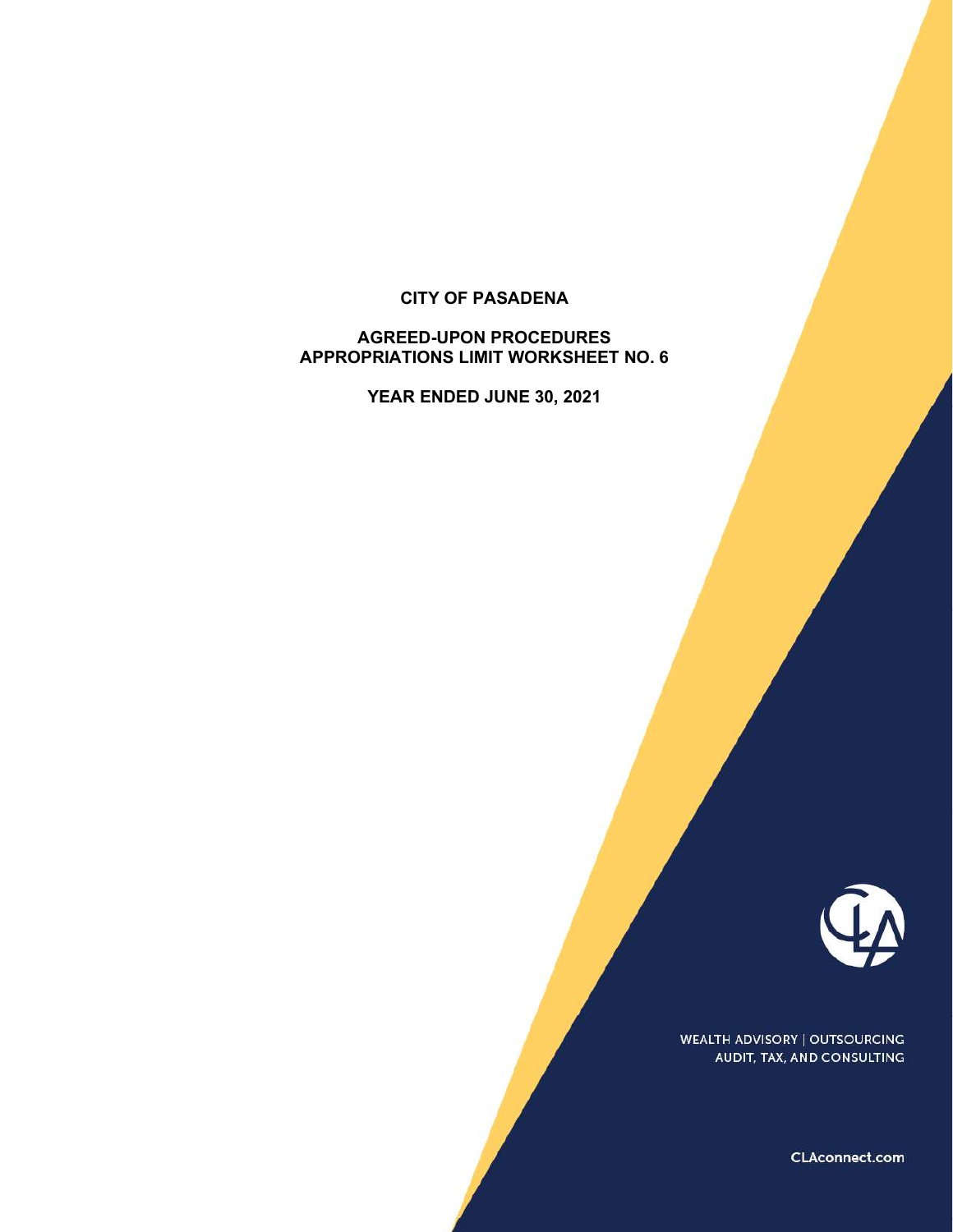

## INDEPENDENT ACCOUNTANTS' REPORT ON APPLYING AGREED-UPON PROCEDURES

The Honorable City Council City of Pasadena Pasadena, California

We have performed the procedures enumerated below on the accompanying Appropriations Limit Worksheet No. 6 of the City of Pasadena, California, (the "City") for the year ended June 30, 2021. The City's management is responsible for the Appropriations Limit Worksheet No. 6.

The City and the League of California Cities (as presented in the League publication entitled "Article XIII-B Appropriations Limit Uniform Guidelines") have agreed to and acknowledged that the procedures performed are appropriate to meet the intended purpose of meeting the requirements of Section 1.5 of Article XIII-B of the California Constitution. This report may not be suitable for any other purpose. The procedures performed may not address all the items of interest to a user of this report and may not meet the needs of all users of this report and, as such, users are responsible for determining whether the procedures performed are appropriate for their purposes.

The procedures performed and our findings were as follows:

a. We obtained the completed Appropriations Limit Worksheet No. 6 for the year ended June 30, 2021, and compared the limit and annual adjustment factors included in that worksheet to the limit and annual adjustment factors that were adopted by resolution of the City Council. We also compared the population and inflation options included in the aforementioned worksheet to those that were selected by a recorded vote of the City Council.

No exceptions were noted as a result of our performing this procedure.

b. For the Appropriations Limit Worksheet No. 6, we added last year's limit to the total adjustments, and compared the resulting amount to this year's limit. We also recalculated the adjustment factor and the adjustment for inflation and population, and compared the results to the amounts on Worksheet No. 6.

No exceptions were noted as a result of our performing this procedure.

c. We compared the prior year appropriations limit presented in the accompanying Appropriations Limit Worksheet No. 6 to the prior year appropriations limit adopted by the City Council for the prior year.

No exceptions were noted as a result of our performing this procedure.



CLA is an independent member of Nexia International, a leading, global network of independent accounting and consulting firms. See nexia.com/member-firm-disclaimer for details.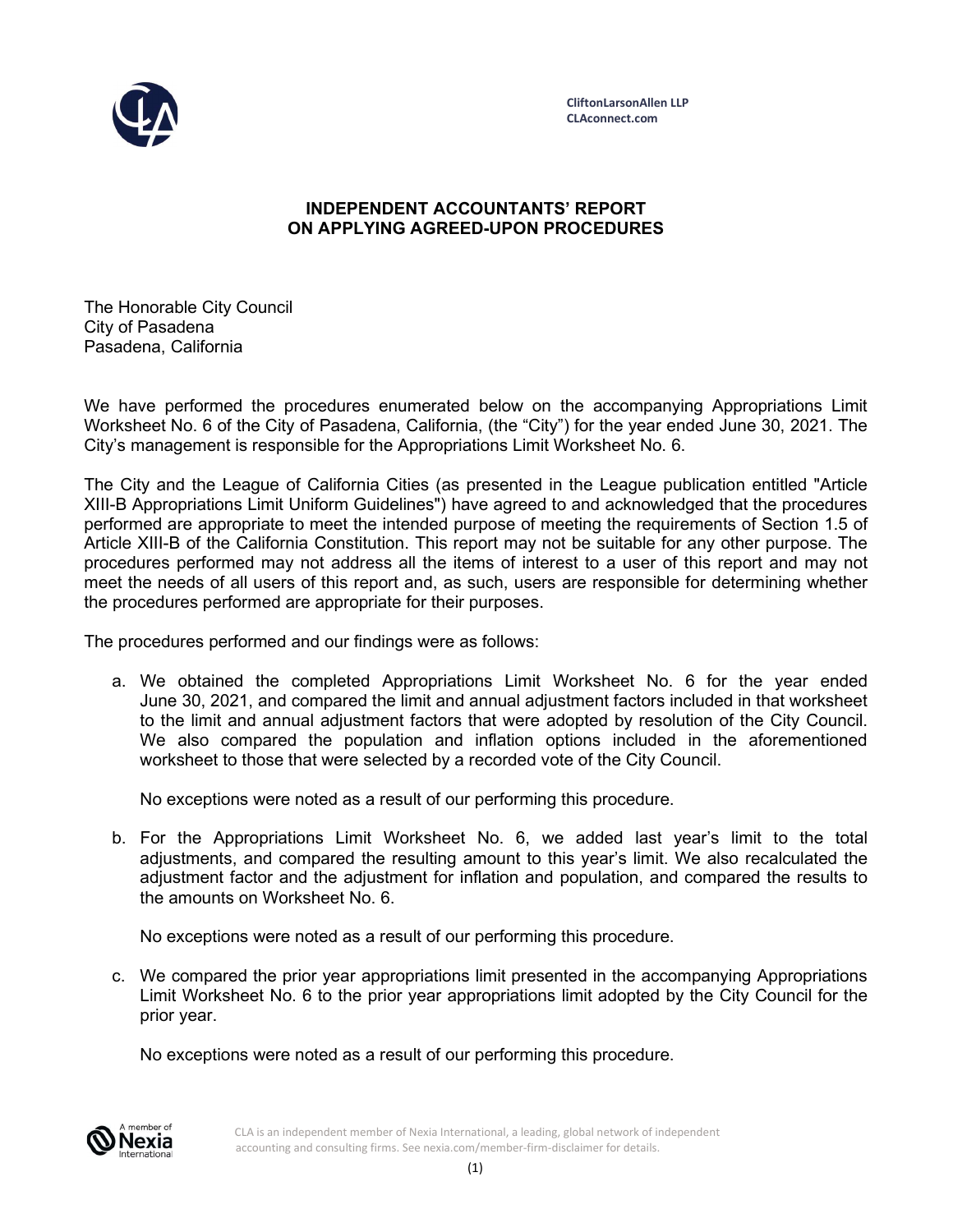We were engaged by the City to perform this agreed-upon procedures engagement and conducted our engagement in accordance with attestation standards established by the American Institute of Certified Public Accountants. We were not engaged to and did not conduct an examination or review engagement, the objective of which would be the expression of an opinion or conclusion, respectively, on the accompanying Appropriations Limit Worksheet No. 6. Accordingly, we do not express such an opinion or conclusion. Had we performed additional procedures, other matters might have come to our attention that would have been reported to you.

We are required to be independent of the City and to meet our other ethical responsibilities, in accordance with the relevant ethical requirements related to our agreed-upon procedures engagement.

This report is intended solely for the information and use of the City Council and management of the City and is not intended to be, and should not be, used by anyone other than these specified parties.

Clifton Larson Allen LLP

CliftonLarsonAllen LLP

Irvine, California December 23, 2021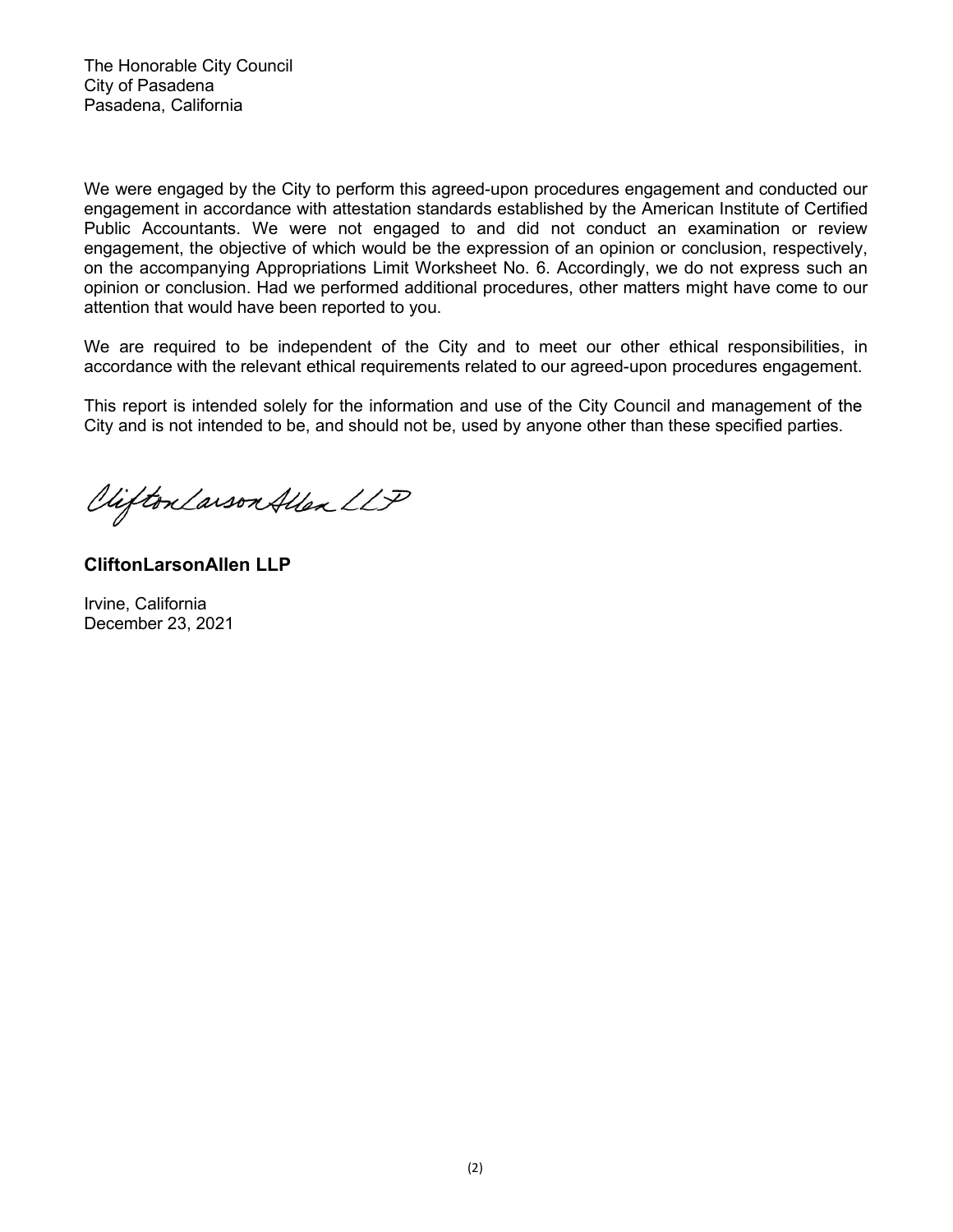## CITY OF PASADENA APPROPRIATIONS LIMIT WORKSHEET NO. 6 YEAR ENDED JUNE 30, 2021

| Appropriations Limit for Fiscal Year Ended June 30, 2020 (see Note 2) | \$313,460,811 |
|-----------------------------------------------------------------------|---------------|
|                                                                       |               |

Adjustments Factors for the Fiscal Year Ended June 30, 2021 (see Note 2):

|                                                          | Inflation<br>Factor<br>(Note 3) | Population<br>Factor<br>(Note 4) | Combined<br>Factor |             |
|----------------------------------------------------------|---------------------------------|----------------------------------|--------------------|-------------|
|                                                          | 1.0373000                       | 1.0011000                        | 1.03844103         | 0.03844103  |
| Adjustment for Inflation and Population                  |                                 |                                  |                    | 12,049,756  |
| Other Adjustments (Note 5)                               |                                 |                                  |                    |             |
| <b>Total Adjustments</b>                                 |                                 |                                  |                    | 12,049,756  |
| Appropriations Limit for Fiscal Year Ended June 30, 2021 |                                 |                                  |                    | 325,510,567 |